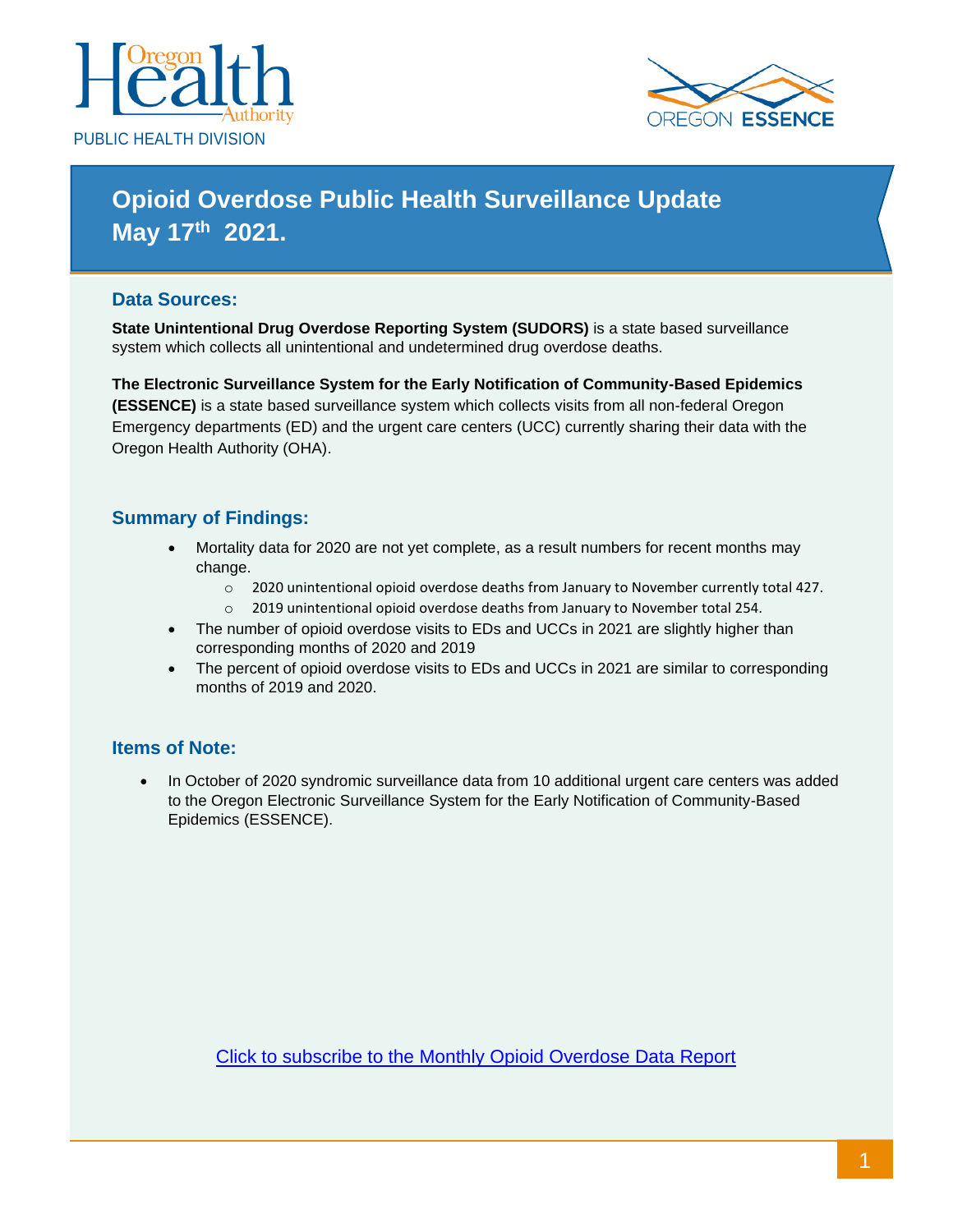## **Details of Findings: SUDORS Opioid Overdose Deaths**

2020 unintentional opioid overdose deaths from January to November currently total 427.

2019 unintentional opioid overdose deaths from January to November total 254.



## **Details of Findings: EDs and UCCs**

The total number of opioid overdose visits to EDs and UCCs in 2021 are slightly higher than corresponding months of 2019 and 2020.

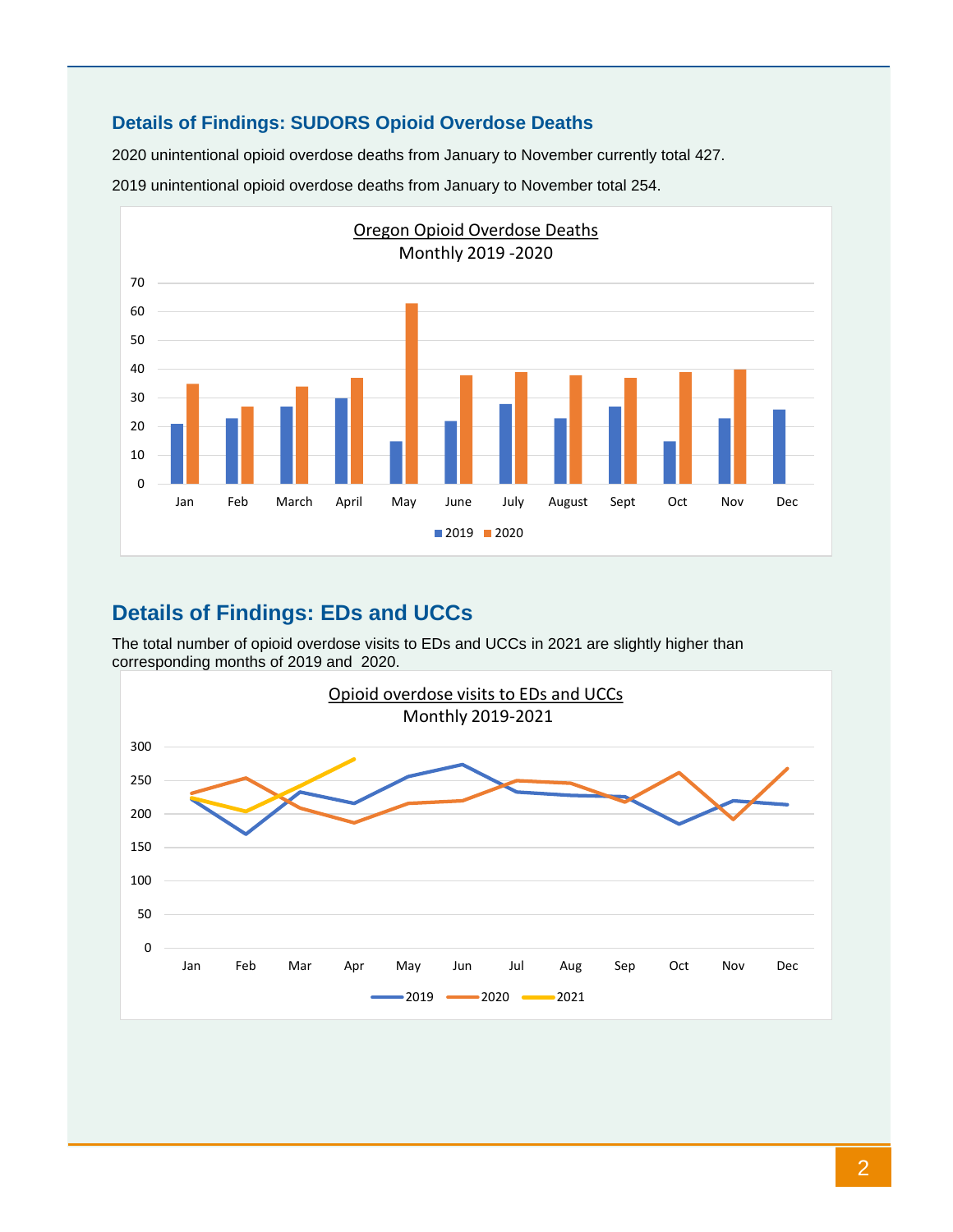When measured as a percent of total visits for all health concerns, opioid overdose visits to EDs and UCCs have historically hovered around 0.13%. The percentage increased in March and April of 2020 as the number of total visits for all health concerns decreased dramatically, leading to a smaller denominator. This decrease is shown in the second chart below.



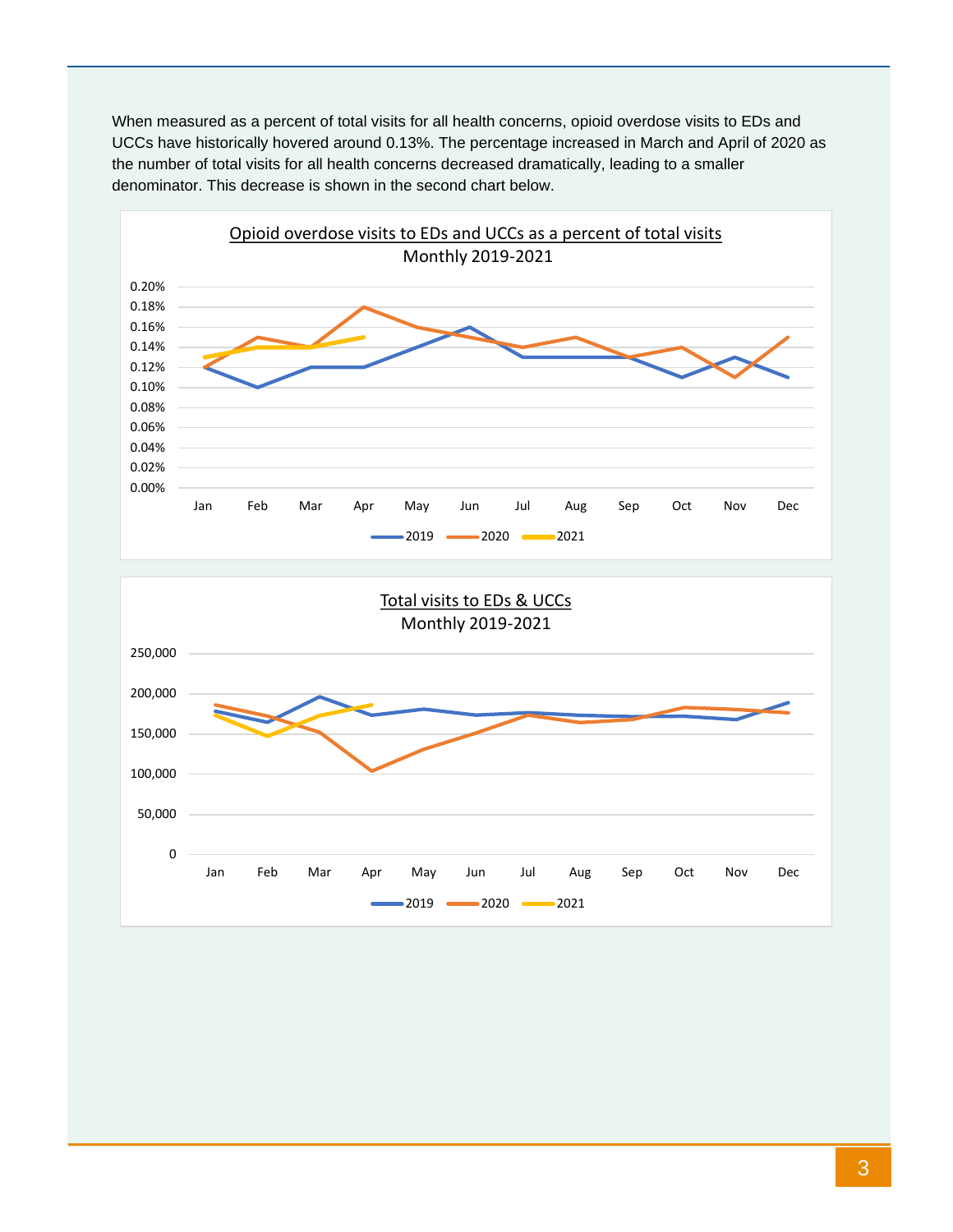

The following map displays the range of opioid overdose visits to EDs and UCCs by patient's county of residence from May 2020 to April 2021.

The following map displays the locations of EDs and UCCs who share their data with OHA via ESSENCE.